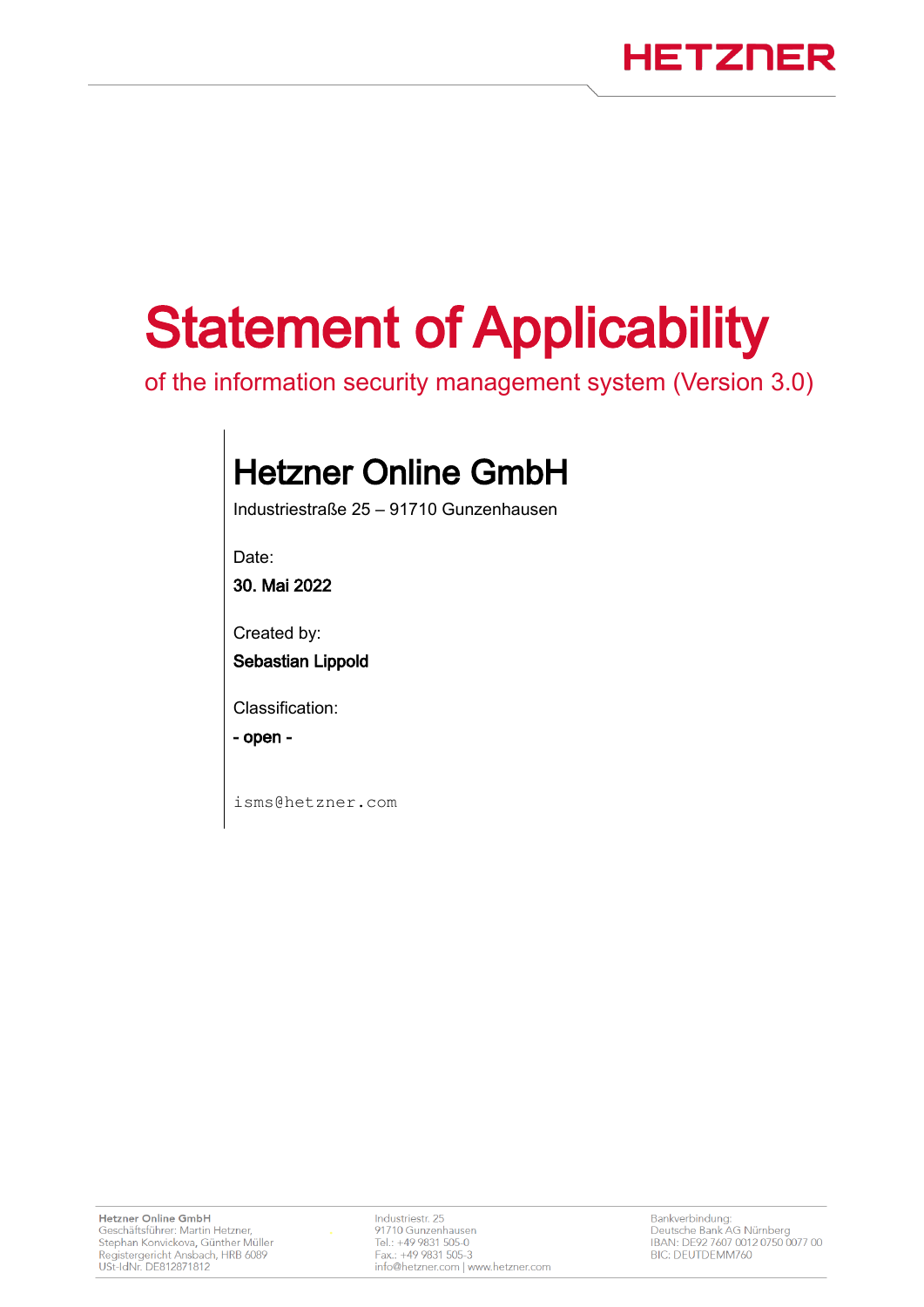## Document Control

### Handling Notes

| <b>Classification</b> | - open -                                           | Datum        |
|-----------------------|----------------------------------------------------|--------------|
| Document created by   | Sebastian Lippold                                  | 30. Mai 2022 |
| Document released by  | <b>Management Board Hetzner</b><br>Online GmbH     | 24.07.2019   |
| <b>Recipients</b>     | All employees of Hetzner Online GmbH and Customers |              |

#### Modification History

| <b>Date</b>        | <b>Version</b>       | <b>Created by</b>                      | Description of the modification                                                                                                                                                                                            |  |
|--------------------|----------------------|----------------------------------------|----------------------------------------------------------------------------------------------------------------------------------------------------------------------------------------------------------------------------|--|
| 22.08.2016         | 2.2                  | Sebastian Lippold                      | Publishing SoA<br>Review SoA - no modifications<br>Review SoA - no modifications<br>Hetzner Finland Oy included;<br>annual review of SoA<br>Approval by the management of<br>Hetzner Online GmbH and<br>Hetzner Finland Oy |  |
| 12.07.2017         | $2.2^{\circ}$<br>2.2 | Sebastian Lippold<br>Sebastian Lippold |                                                                                                                                                                                                                            |  |
| 18.07.2018         |                      |                                        |                                                                                                                                                                                                                            |  |
| 08.07.2019         | 3.0                  | Sebastian Lippold                      |                                                                                                                                                                                                                            |  |
| 23.1<br>24.07.2019 | 3.0                  | Sebastian Lippold                      |                                                                                                                                                                                                                            |  |
| 28.04.2020         | 3.0                  | Sebastian Lippold                      | Review SoA - no modifications                                                                                                                                                                                              |  |
| 25.02.2021         | 3.0                  | Sebastian Lippold                      | Review SoA - no modifications                                                                                                                                                                                              |  |
| 30.05.2022         | 3.0                  | Sebastian Lippold                      | Review SoA - no modifications                                                                                                                                                                                              |  |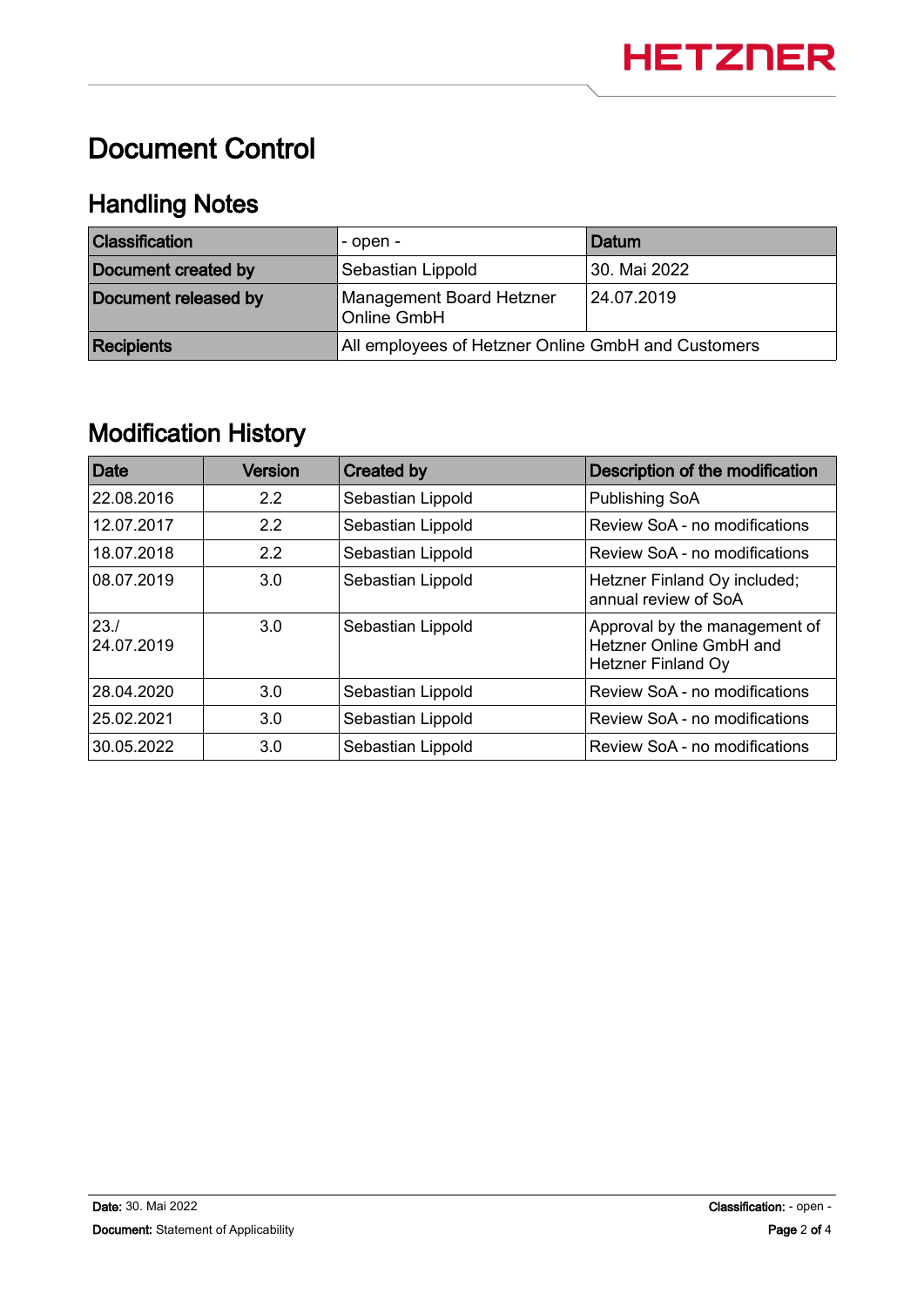

| A.5 Information security policies |                                               |                                |  |  |
|-----------------------------------|-----------------------------------------------|--------------------------------|--|--|
| A.5.1                             | Management direction for information security | <b>No Exclusions contained</b> |  |  |
|                                   | A.6 Organization of information security      |                                |  |  |
| A.6.1                             | Internal organization                         | <b>No Exclusions contained</b> |  |  |
| A.6.2                             | Mobile devices and teleworking                | <b>No Exclusions contained</b> |  |  |
|                                   | A.7 Human resource security                   |                                |  |  |
| A.7.1                             | Prior to employment                           | <b>No Exclusions contained</b> |  |  |
| A.7.2                             | During employment                             | <b>No Exclusions contained</b> |  |  |
| A.7.3                             | Termination and change of employment          | <b>No Exclusions contained</b> |  |  |
|                                   | A.8 Asset Management                          |                                |  |  |
| A.8.1                             | Responsibility for assets                     | <b>No Exclusions contained</b> |  |  |
| A.8.2                             | Information classification                    | <b>No Exclusions contained</b> |  |  |
| A.8.3                             | Media handling                                | <b>No Exclusions contained</b> |  |  |
|                                   | A.9 Access control                            |                                |  |  |
| A.9.1                             | Access control policy                         | <b>No Exclusions contained</b> |  |  |
| A.9.2                             | User access management                        | <b>No Exclusions contained</b> |  |  |
| A.9.3                             | User responsibilities                         | <b>No Exclusions contained</b> |  |  |
| A.9.4                             | System and application access control         | <b>No Exclusions contained</b> |  |  |
| A.10 Cryptography                 |                                               |                                |  |  |
| A.10.1                            | Cryptographic controls                        | <b>No Exclusions contained</b> |  |  |
|                                   | A.11 Physical and environmental security      |                                |  |  |
| A.11.1                            | Secure areas                                  | <b>No Exclusions contained</b> |  |  |
| A.11.2                            | Equipment                                     | <b>No Exclusions contained</b> |  |  |
|                                   | <b>A.12 Operational Security</b>              |                                |  |  |
| A.12.1                            | Operational procedures and responsibilities   | <b>No Exclusions contained</b> |  |  |
| A.12.2                            | Protection from malware                       | <b>No Exclusions contained</b> |  |  |
| A.12.3                            | <b>Backup</b>                                 | <b>No Exclusions contained</b> |  |  |
| A.12.4                            | Logging and monitoring                        | <b>No Exclusions contained</b> |  |  |
| A.12.5                            | Control of operational software               | <b>No Exclusions contained</b> |  |  |
| A.12.6                            | Technical vulnerability management            | <b>No Exclusions contained</b> |  |  |